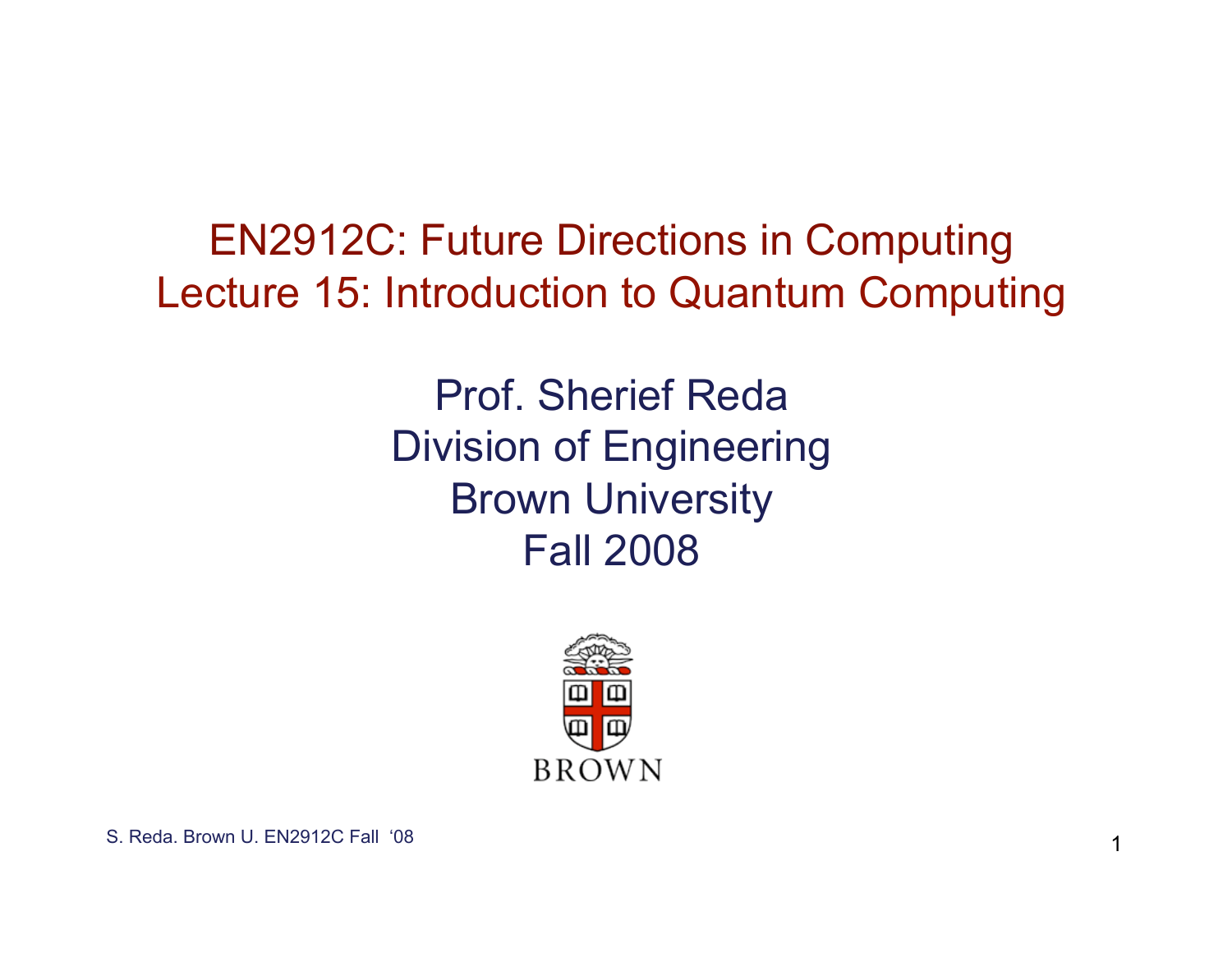# Topics discussed in quantum computing

- 1. Introduction / Linear algebra refresher
- 2. Quantum models of computing
- 3. Superdense coding and teleportation / Deutsch Algorithm
- 4. Grover's search algorithm / Shor's integer factorization algorithm
- 5. Quantum error correction
- 6. Quantum circuit implementation technologies
- 7. Quantum computer architecture

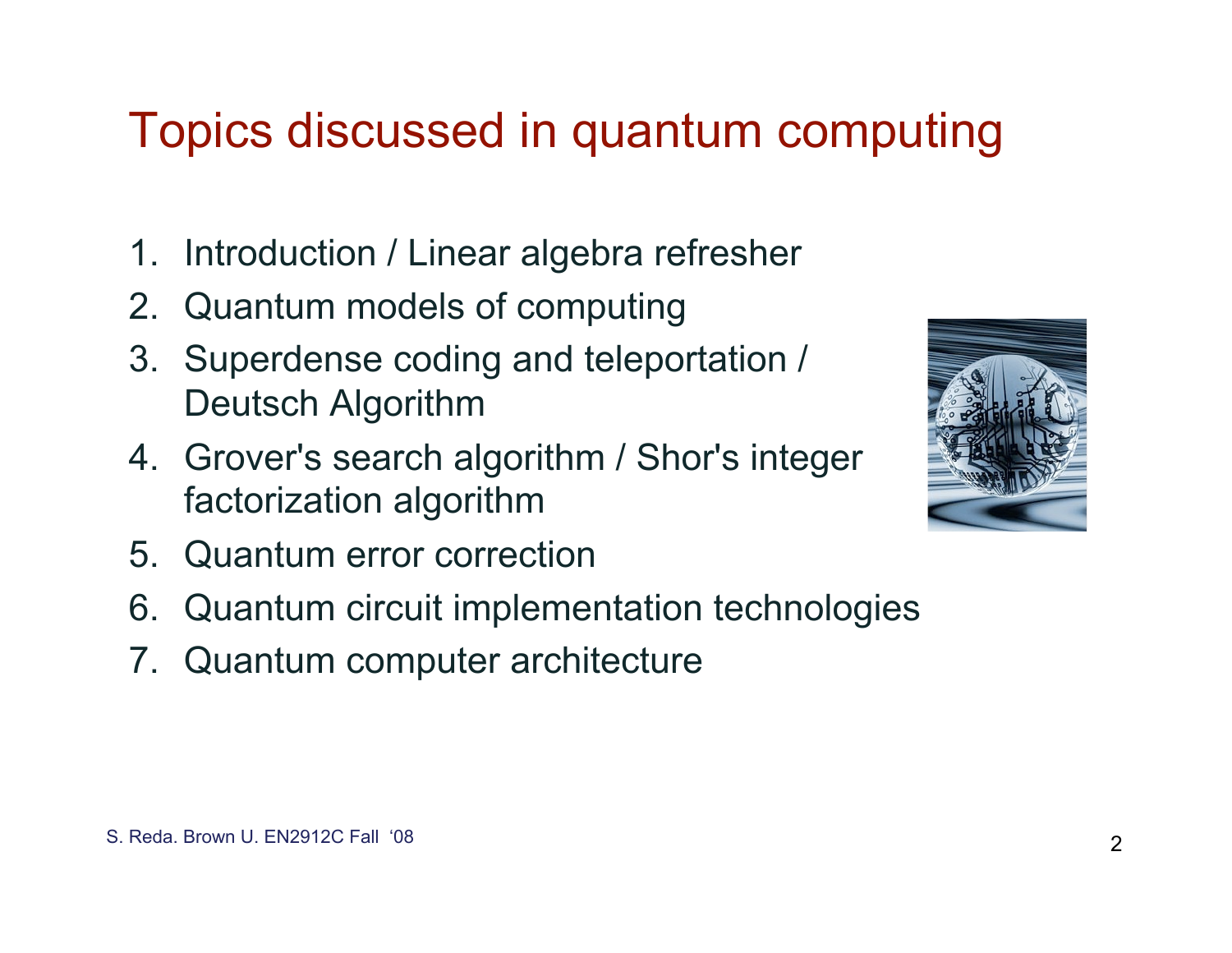## Complexity of computation

- Polynomial and superpolynomial problems
- The Church-Turing thesis
- Turing machines
- Probabilistic Turing machines
- Quantum Turing machines



Turing machine **P** and NP problems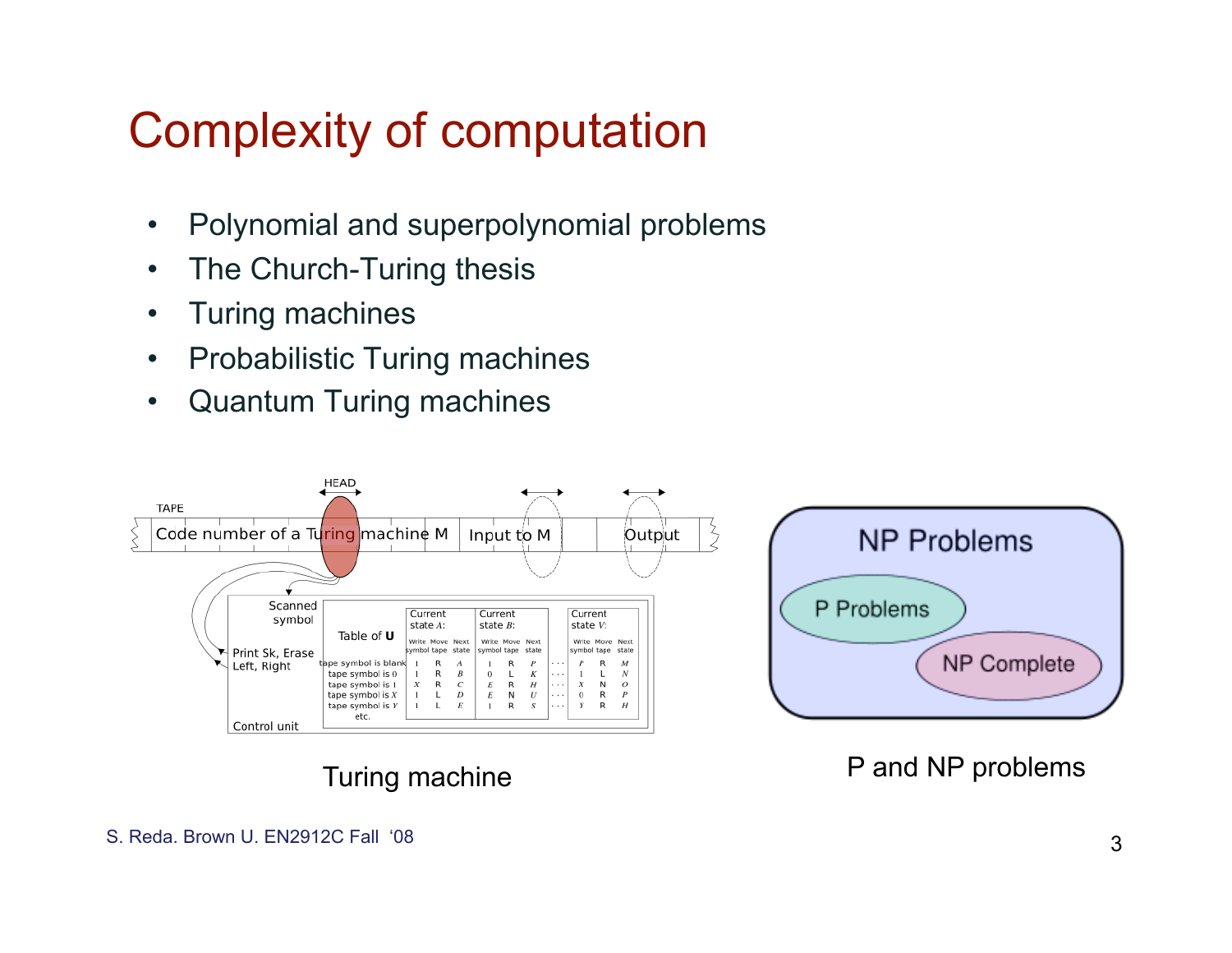## Circuit model of computation



- Reversibility
- Universal building blocks
- Size, depth and width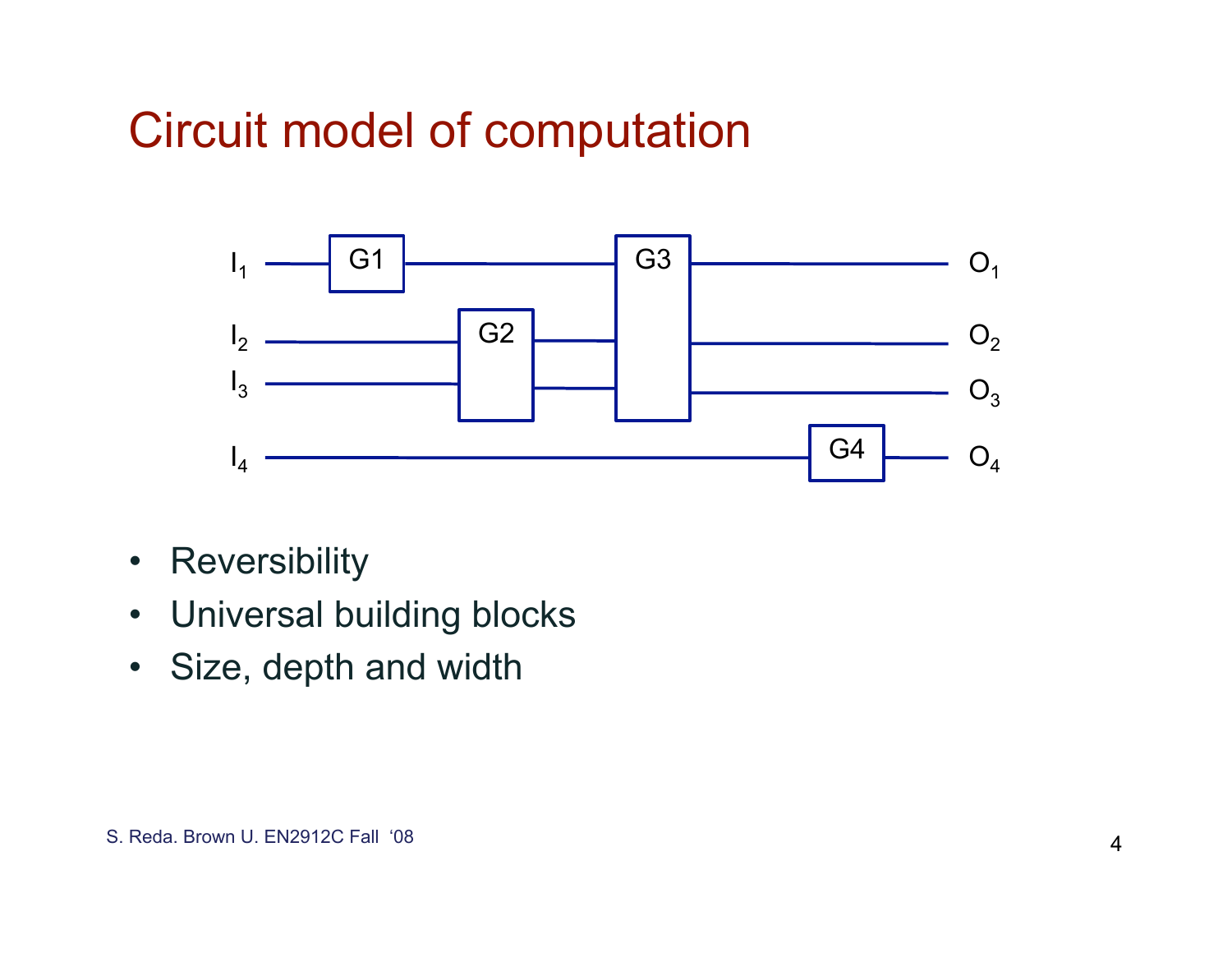#### Linear algebra of circuit model

 $\int p_0$ *p*1 " States are represented as a vectors

Gates are represented as operators, e.g., NOT  $\left(\begin{array}{cc} 0 & 1\ 1 & 0 \end{array}\right)$ 

CNOT gate

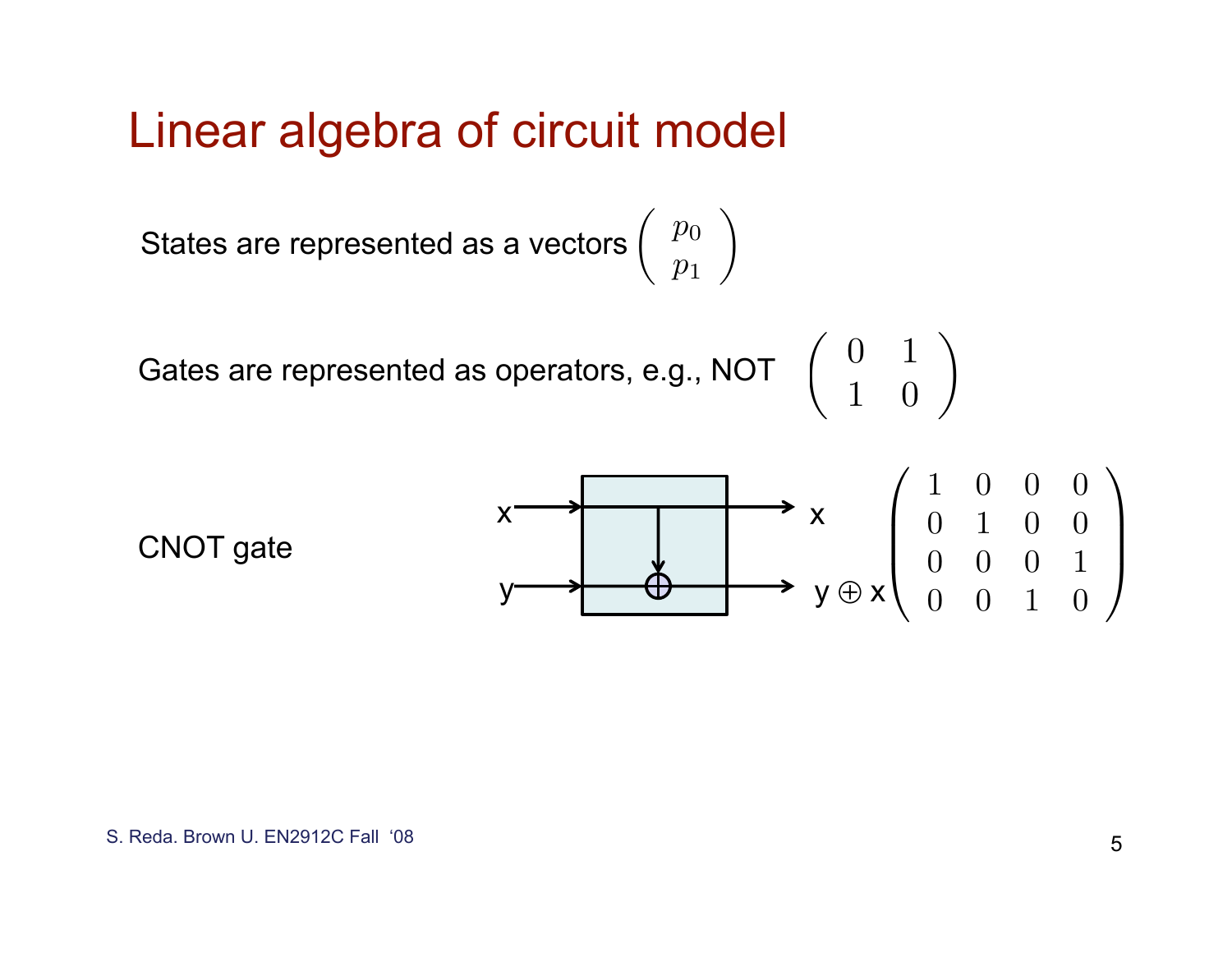

- Which detector detects the light photons?
- Classical physical is unable to explain results of the experiment
- See the experiment at http://www.quiprocone.org/Protected/DD\_lectures.htm